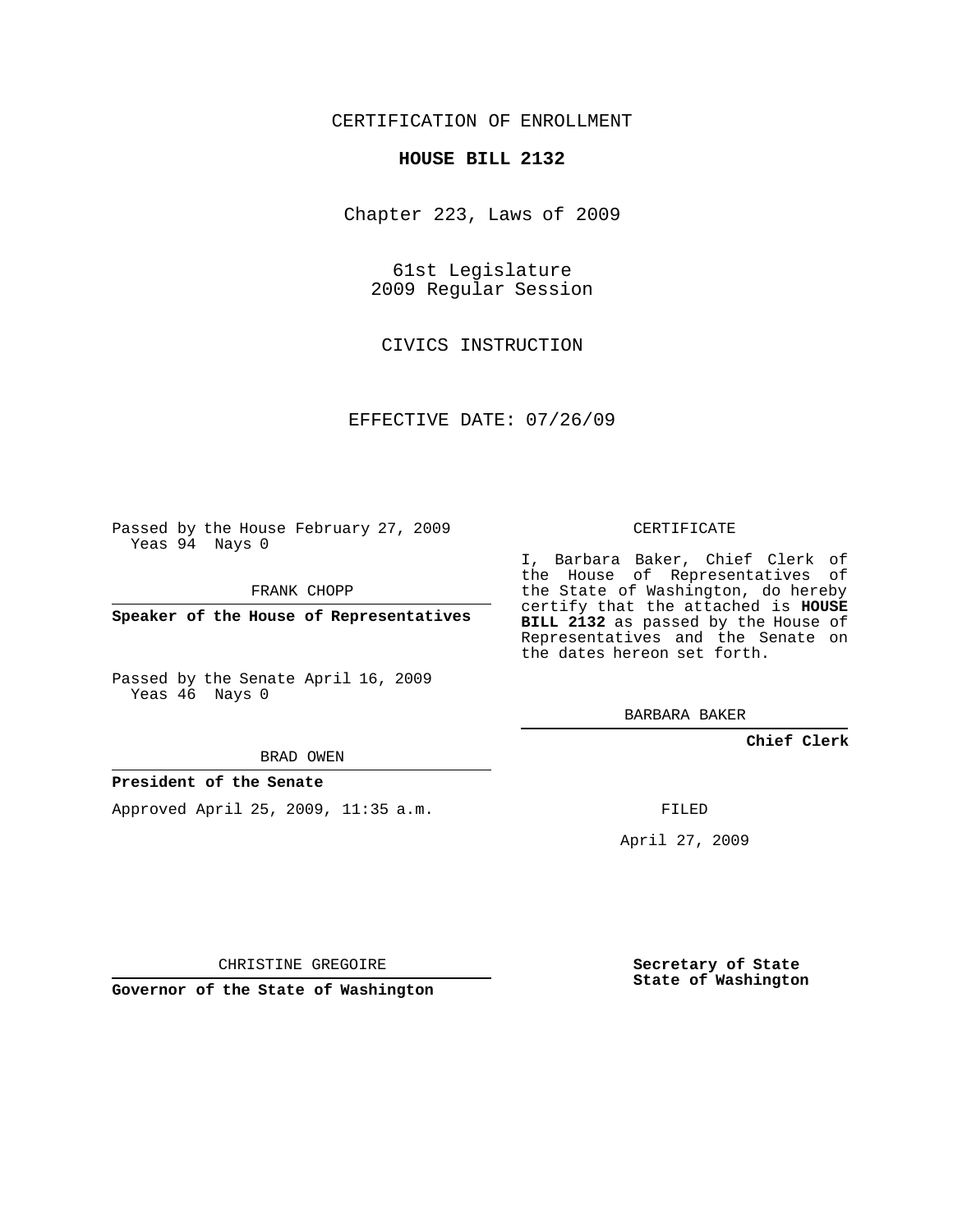# **HOUSE BILL 2132** \_\_\_\_\_\_\_\_\_\_\_\_\_\_\_\_\_\_\_\_\_\_\_\_\_\_\_\_\_\_\_\_\_\_\_\_\_\_\_\_\_\_\_\_\_

\_\_\_\_\_\_\_\_\_\_\_\_\_\_\_\_\_\_\_\_\_\_\_\_\_\_\_\_\_\_\_\_\_\_\_\_\_\_\_\_\_\_\_\_\_

Passed Legislature - 2009 Regular Session

# **State of Washington 61st Legislature 2009 Regular Session**

**By** Representatives Quall, Anderson, Carlyle, Dammeier, Probst, Sullivan, Johnson, Hudgins, Kelley, Chase, Wood, and Santos

Read first time 02/11/09. Referred to Committee on Education.

 AN ACT Relating to instruction in civics; amending RCW 28A.230.090; adding a new section to chapter 28A.230 RCW; and creating a new section.

BE IT ENACTED BY THE LEGISLATURE OF THE STATE OF WASHINGTON:

 NEW SECTION. **Sec. 1.** The legislature finds that although the United States has long exemplified democratic practice to the rest of the world, we ought not to neglect it at home. Two-thirds of our nation's twelfth graders scored below proficient on the last national civics assessment, and fewer than ten percent could list two ways that a democracy benefits from citizen participation. A healthy democracy depends on the participation of citizens. But participation is learned behavior, and in recent years civic learning has been pushed aside. Preparation for citizenship is as important as preparation for college and a career, and should take its place as a requirement for receiving a high school diploma.

 **Sec. 2.** RCW 28A.230.090 and 2006 c 114 s 3 are each amended to read as follows:

(1) The state board of education shall establish high school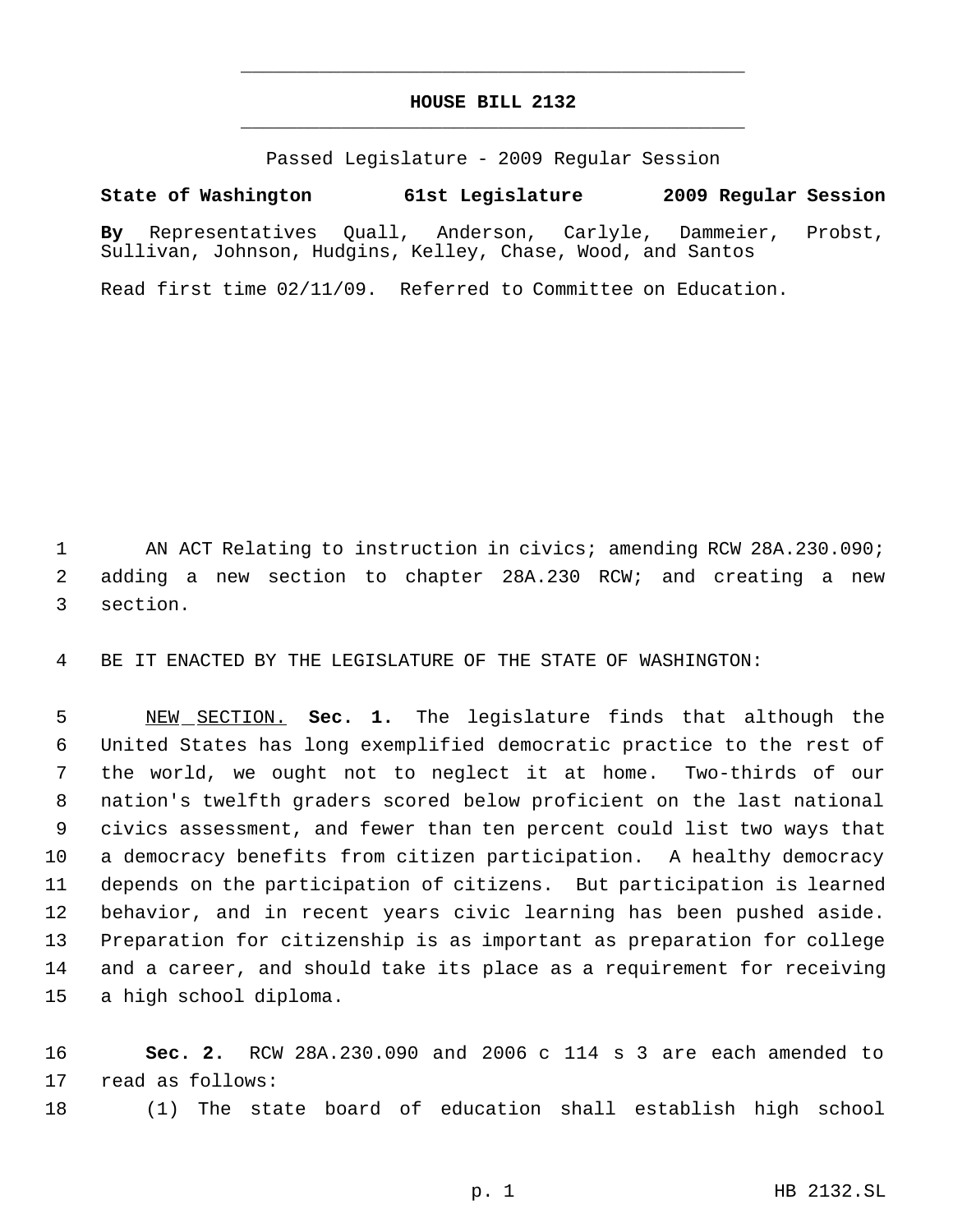graduation requirements or equivalencies for students, except those equivalencies established by local high schools or school districts under RCW 28A.230.097. The purpose of a high school diploma is to 4 declare that a student is ready for success in postsecondary education, gainful employment, and citizenship, and is equipped with the skills to

be a lifelong learner.

 (a) Any course in Washington state history and government used to fulfill high school graduation requirements shall consider including information on the culture, history, and government of the American Indian peoples who were the first inhabitants of the state.

 (b) The certificate of academic achievement requirements under RCW 28A.655.061 or the certificate of individual achievement requirements under RCW 28A.155.045 are required for graduation from a public high school but are not the only requirements for graduation.

 (c) Any decision on whether a student has met the state board's high school graduation requirements for a high school and beyond plan shall remain at the local level.

 (2) In recognition of the statutory authority of the state board of education to establish and enforce minimum high school graduation requirements, the state board shall periodically reevaluate the graduation requirements and shall report such findings to the legislature in a timely manner as determined by the state board. The state board shall reevaluate the graduation requirements for students enrolled in vocationally intensive and rigorous career and technical education programs, particularly those programs that lead to a certificate or credential that is state or nationally recognized. The purpose of the evaluation is to ensure that students enrolled in these programs have sufficient opportunity to earn a certificate of academic achievement, complete the program and earn the program's certificate or credential, and complete other state and local graduation requirements. 31 ((The board shall reports [report] its findings and recommendations for additional flexibility in graduation requirements, if necessary, to the 33 legislature by December 1, 2007.)

 (3) Pursuant to any requirement for instruction in languages other than English established by the state board of education or a local school district, or both, for purposes of high school graduation, students who receive instruction in American sign language or one or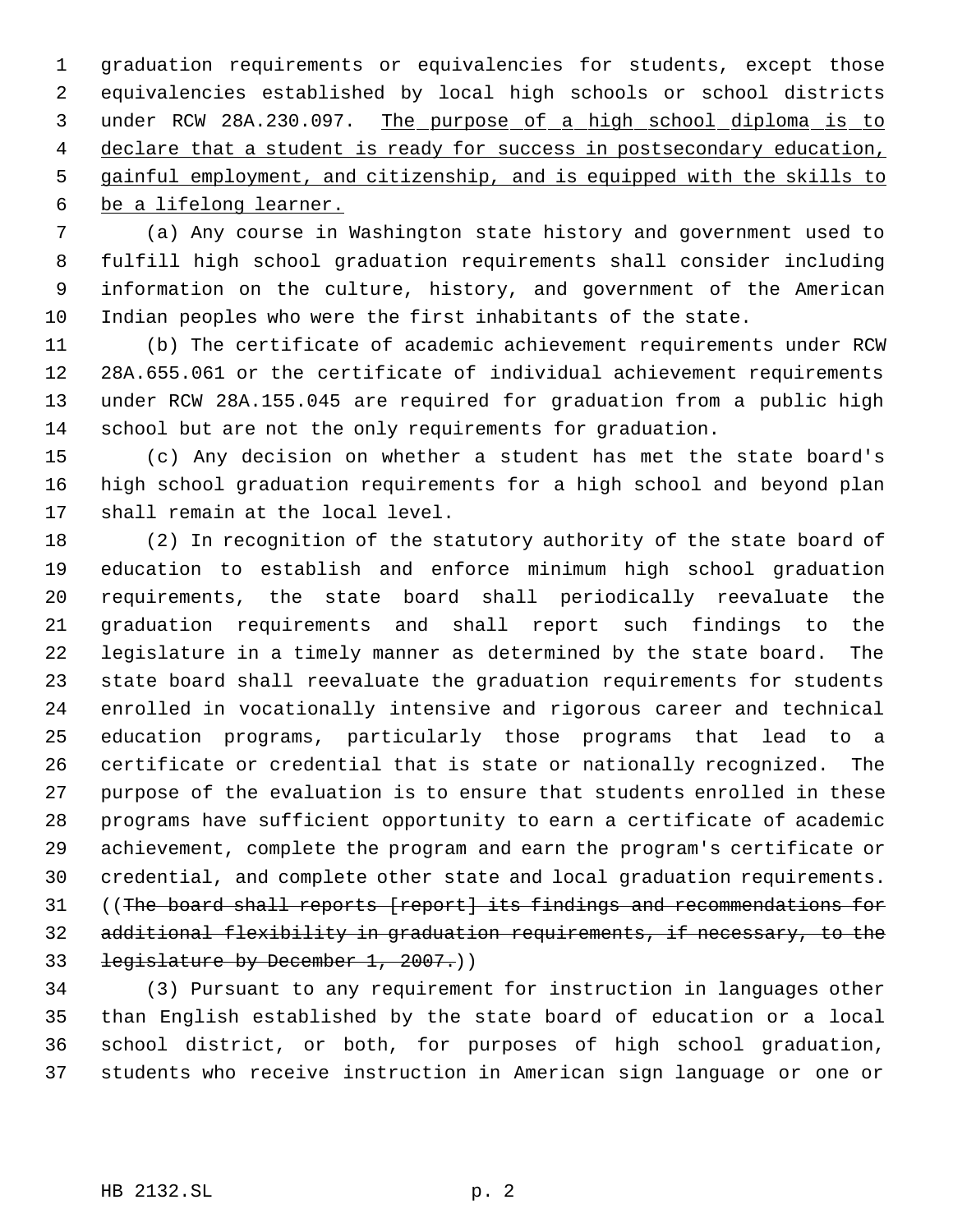more American Indian languages shall be considered to have satisfied the state or local school district graduation requirement for instruction in one or more languages other than English.

 (4) If requested by the student and his or her family, a student who has completed high school courses before attending high school shall be given high school credit which shall be applied to fulfilling high school graduation requirements if:

 (a) The course was taken with high school students, if the academic level of the course exceeds the requirements for seventh and eighth grade classes, and the student has successfully passed by completing the same course requirements and examinations as the high school students enrolled in the class; or

 (b) The academic level of the course exceeds the requirements for seventh and eighth grade classes and the course would qualify for high school credit, because the course is similar or equivalent to a course offered at a high school in the district as determined by the school district board of directors.

 (5) Students who have taken and successfully completed high school courses under the circumstances in subsection (4) of this section shall not be required to take an additional competency examination or perform any other additional assignment to receive credit.

 (6) At the college or university level, five quarter or three semester hours equals one high school credit.

 NEW SECTION. **Sec. 3.** A new section is added to chapter 28A.230 RCW to read as follows:

 (1) If, after the effective date of this section, the state board of education increases the number of course credits in social studies that are required for high school graduation under RCW 28A.230.090, the board shall also require that at least one-half credit of that requirement be coursework in civics.

 (2) The content of the civics requirement must include, but not be limited to:

 (a) Federal, state, and local government organization and procedures;

 (b) Rights and responsibilities of citizens addressed in the Washington state and United States Constitutions;

(c) Current issues addressed at each level of government; and